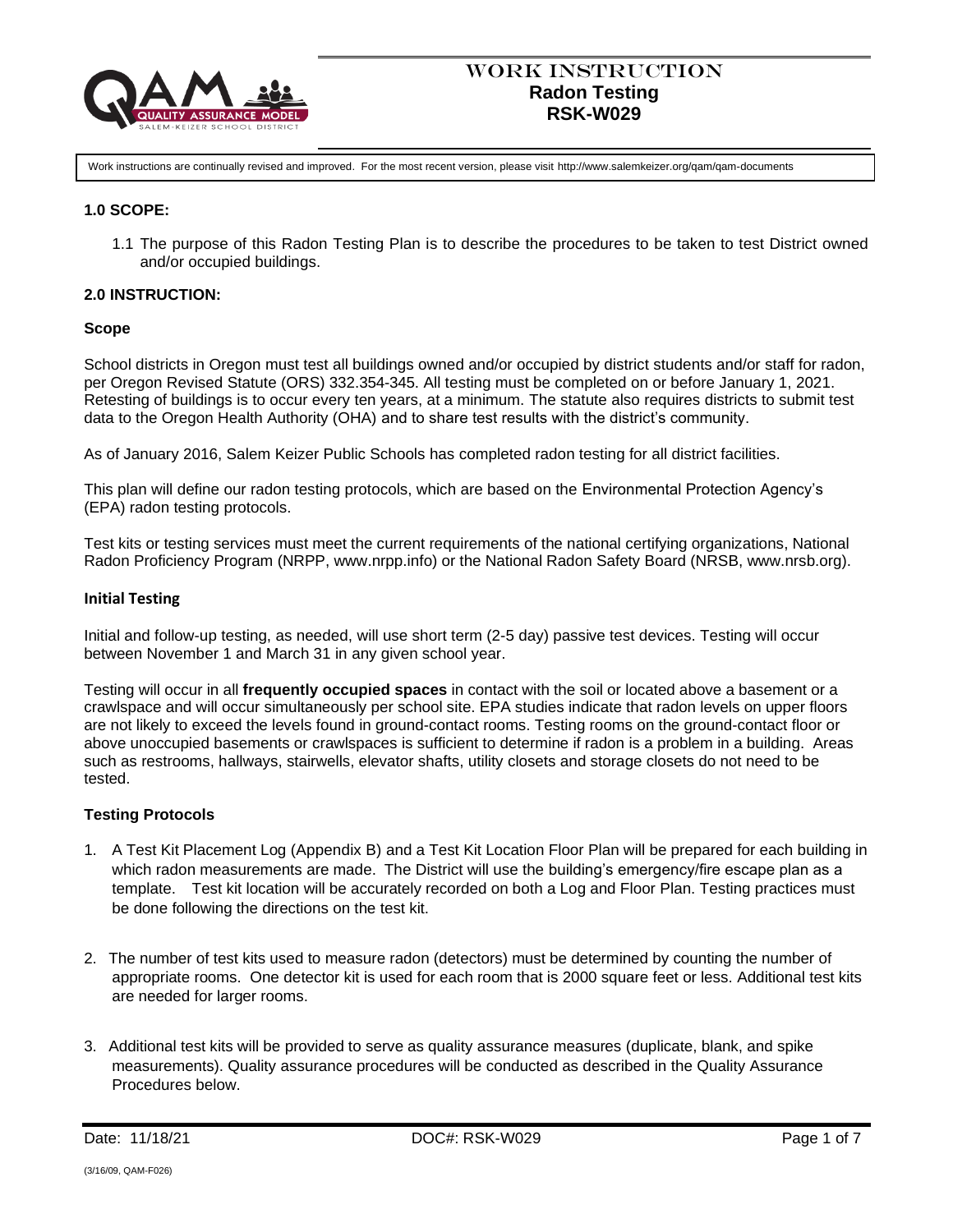

- 4. Test kits will be placed in all rooms in contact with the soil or located above a basement or crawlspace that are frequently occupied by students and/or district staff.
- 5. Testing will occur during the time that students and teachers are normally present (during weekdays).
- 6. All test kits placed in the building site (detectors, duplicates, and blanks) must be noted on the Device Placement Log and Floor Plan by their serial number.
- 7. Test kits should be placed:
	- a. Where they are least likely to be disturbed or covered up.
	- b. At least three feet from doors, windows to outside or ventilation ducts.
	- c. At least one foot from exterior walls.
	- d. At least 20 inches to six feet from floor.
	- e. About every 2,000 square feet for large spaces (e.g., a 3500 square foot gymnasium would require two test kits)

To prevent tampering, kits may be suspended from a wall or ceiling (using string and thumb-tack/tape.)

- 8. Test kits must **NOT** be placed:
	- a. Near drafts resulting from heating, ventilating vents, air conditioning vents, fans, doors and windows.
	- b. In direct sunlight.
	- c. In areas of high humidity such as bathrooms, kitchens, laundry rooms, etc.
	- d. Where they may be disturbed at any time during the test
- 9. Testing with short-term test kits must be conducted under closed conditions (closed windows/doors except for normal exit/entry).
	- a. Closed conditions: Short-term tests should be made under closed conditions in order to obtain more representative and reproducible results. Open windows and doors permit the movement of outdoor air into a room. When closed conditions in a room are not maintained during testing, the subsequent dilution of radon gas by outdoor air may produce a measurement result that falls below the action level in a room that actually has a potential for an elevated radon level. Buildings will only be tested for radon during periods when the HVAC system is operating as it does normally. No changes may be made to the HVAC operation during testing period.
	- b. All external doors should be closed except for normal use.
	- c. Closed conditions must be verified when placing and retrieving test kits.
- 10. Short-term test kits will be placed during colder months (November through March).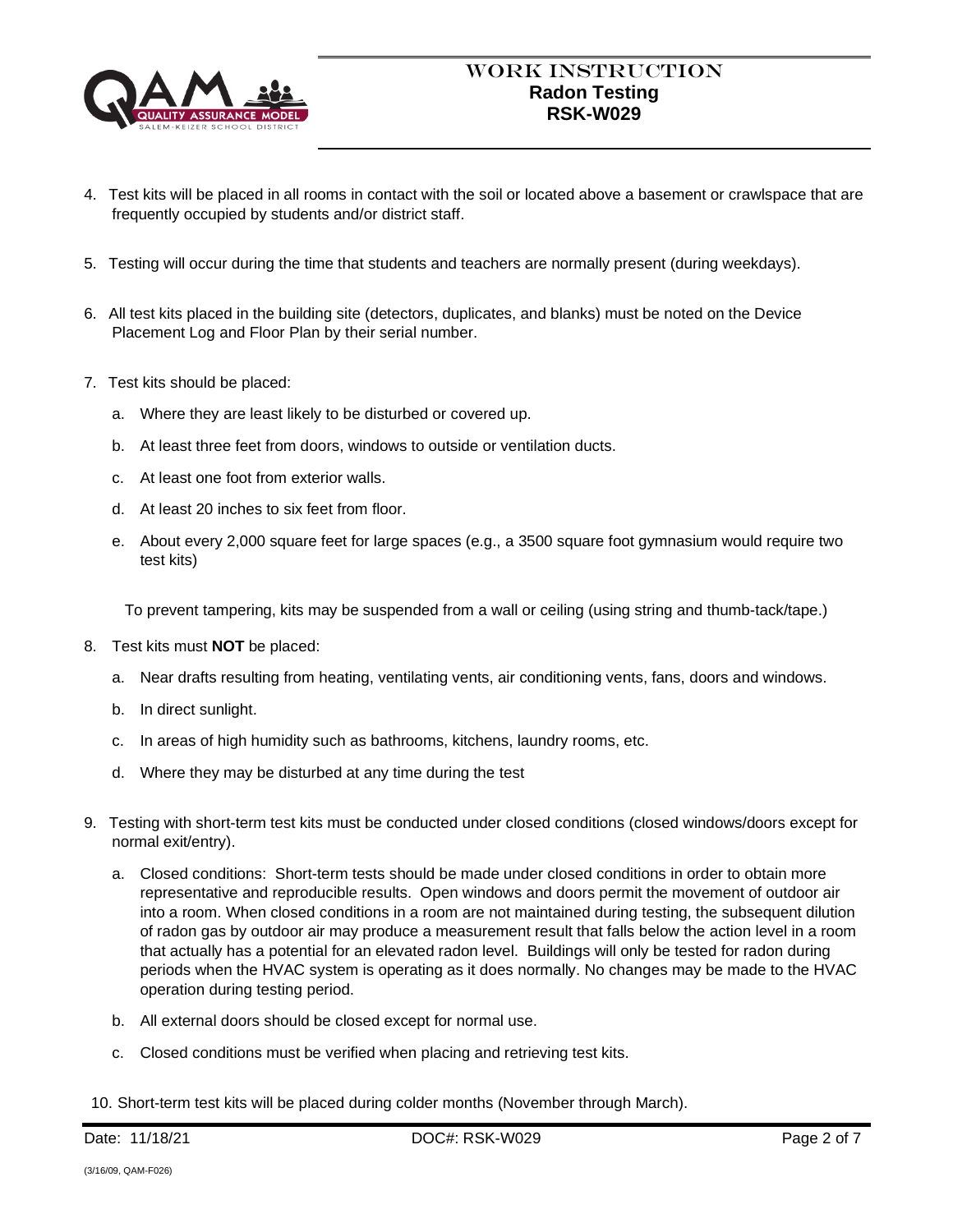

# Work Instruction **Radon Testing RSK-W029**

- a. Colder months: Because testing under closed conditions is important to obtain meaningful results from short-term tests, the District will schedule testing during the coldest months of the year. During these months, windows and exterior doors are more likely to be closed. In addition, the heating system is more likely to be operating. This usually results in the reduced intake of outside air. Moreover, studies of seasonal variations of radon measurements in buildings found that short-term measurements may more accurately reflect the average radon level in a room for the school year when taken during the winter heating season.
- b. The District will check and document local weather forecasts prior to placing test kits.
- 11. The District will not conduct short-term measurements (2-5 days) during severe storms or period of high winds. The definition of severe storm by the National Weather Service is one that generates winds of 58 mph and/or ¾ inch diameter hail and may produce tornadoes.

Suggested testing timeline:

Monday morning – Place kits (detectors/duplicates/blanks) per Test Kit Placement Log created for the building. Record data, as needed, on Log.

- Thursday morning Pick up kits, record as needed, ship with (previously requested & received) spiked test kits to Radon Measurement Laboratory.
- 12. The District will not conduct initial measurements under the following conditions:
	- a. During abnormal weather or barometric conditions (e.g., storms and high winds). If major weather or barometric changes are expected, it is recommended that the 2 to 5-day testing be postponed. EPA studies show that barometric changes affect indoor radon concentrations. For example, radon concentrations can increase with a sudden drop in barometric pressure associated with storms.
	- b. During structural changes to a school building, renovation of the building's envelope or replacement of the HVAC system.
- 13. After receiving the results of the initial testing, the District will prepare the report, send it to the Building Administrator to share with staff and community. All radon reports will be posted on the District website.

# **Quality Assurance Procedures**

- 1. **Duplicates**: Duplicates provide an indication of the precision of the measurement. Duplicates are test kits that are placed in the same location alongside the kits used as detectors for the same measurement period. The number of duplicates should be 10 percent of the rooms to be tested at a school site. A minimum of one duplicate per building is needed. [Round up if a fraction. For example, a building has 55 rooms to be tested. Ten percent of those equals 5.5 test kits. Six kits will be used as duplicates.
- 2. **Blanks**: Blanks can be used to determine whether the manufacturing, shipping, storage or processing of the test kit has affected the accuracy of the measurements. They are called blanks because they are placed alongside opened detectors but then immediately resealed. As a result, blanks should have results at or close to 0.0 pCi/L. The number of blanks should be five percent of the rooms to be tested at a school site; round up if a fraction. A minimum of one blank per building is needed.
- 3. **Spikes**: Spikes evaluate how accurately the detectors supplied by a radon testing laboratory measure radon and the accuracy of that lab's kit processing. Spike testing involves exposing kits to known levels of radon in a certified performance test chamber. Currently, there are two chambers (Bowser-Morner Inc. and Radon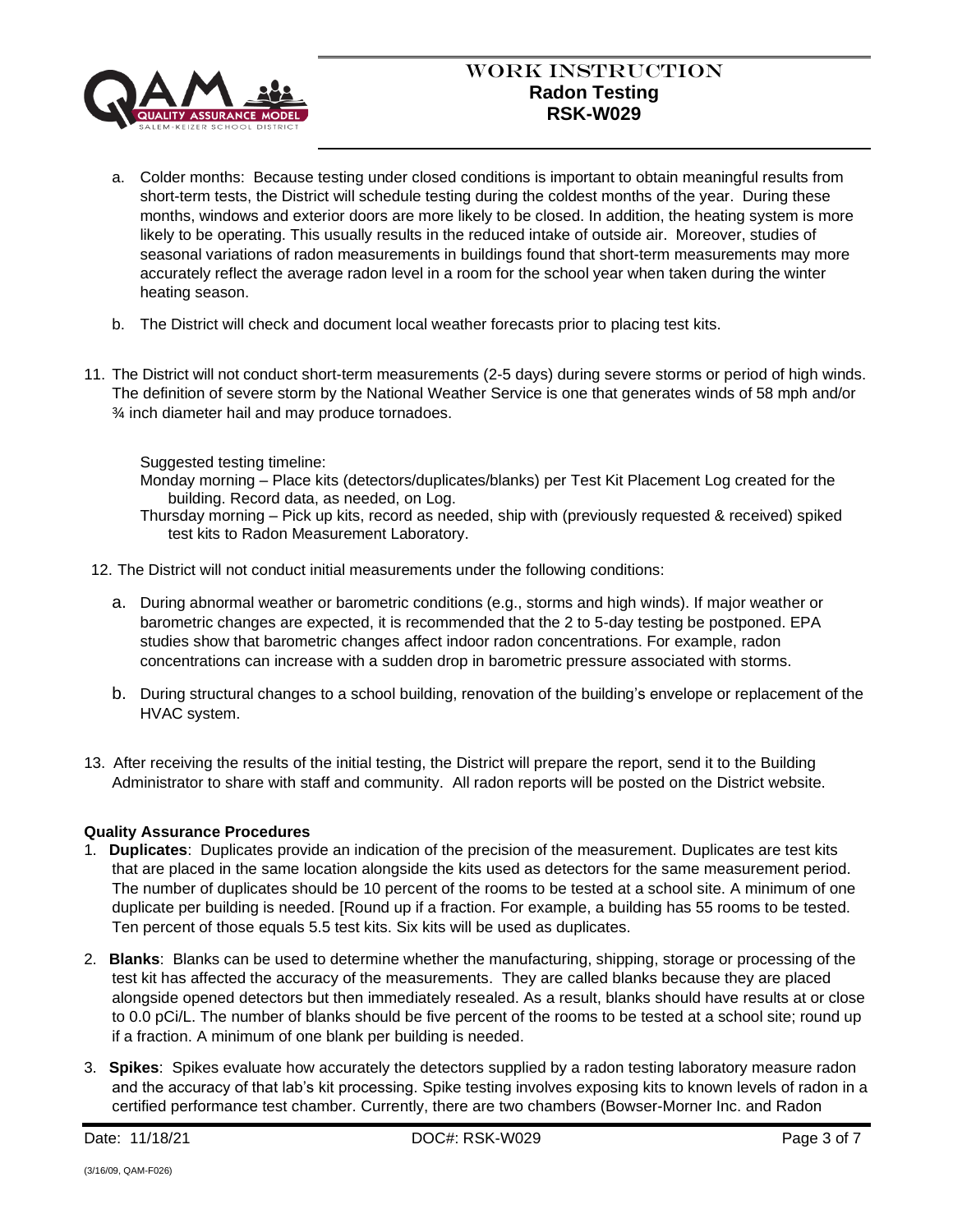

# Work Instruction **Radon Testing RSK-W029**

Measurement Lab) certified by AARST-NRPP (http://aarst-nrpp.com/wp/test-chambers/) to provide spiking services. Those spikes are returned to the District, which sends them (unidentified) to the radon testing laboratory. The number of spikes should be three percent of the rooms to be tested at a school site; round up if a fraction. A minimum of one spike per building is needed.

Developing a device placement and floor plan is recommended for each building to be tested. The serial numbers and locations for devices placed on the site (detector, duplicate and blanks) should be included in the device log. The District should retain the logs, but time and date data is copied to/sent along with the kits to the radon measurement laboratory.

## **Quality Assurance Procedures for the District's Radon Measurement Program**

Please read this entire section before starting testing. Some steps are time dependent. All should be done as part of well-planned testing effort.

- 1. As discussed above, calculate how many detector kits are needed. This number equals the number of regular rooms that are to be measured, plus those kits required for larger rooms (2,000 square feet or larger). Larger rooms need one test kit per 2,000 square feet or portion thereof, so a 3,500 square-foot gymnasium needs two detector kits.
- 2. In addition to those detectors, kits for quality assurance (QA) purposes should be purchased in the following proportions: duplicate kits (a number equal to 10 percent of the rooms to be tested at a building site); blank kits (5 percent of the rooms to be tested at a building site); and spike kits (3 percent of the rooms to be tested at a building site). Note: Each building to be tested should have, in place, a minimum of one duplicate, one blank and one spike.
	- 1. Important: Test kit percentages for QA are based on the number of rooms to be tested, not the number of detector kits to be used.
- 3. After determining the number of test kits (detectors, blanks, duplicates and spikes) needed for initial measurement of building site(s), kits should be purchased from one manufacturer (and be from one lot). It is most cost effective to purchase in bulk.
- 4. Once the kits are received, staff should randomly draw the kits needed for spiking (the 3 percent) from the boxes. The serial numbers of the kits should be recorded, noted as the kits being reserved for spike testing and set aside.
- 5. Spiking Process
	- 1. For radon measurements of a single building site:
		- 1. Approximately two weeks before testing is to start, contact a certified performance test chamber to discuss spiking services [\(http://aarst-nrpp.com/wp/test-chambers/.](http://aarst-nrpp.com/wp/test-chambers/)). Inquire about and understand the chamber's schedule for spiking the kits and express mailing them back to the sender. The testing timeline may depend on that schedule.
		- 2. Send kits to the certified performance test chamber for spiking. The chamber should return those spiked kits via overnight delivery to the team so that their arrival coincides with the end of the building's measurement period. Spikes can then be included in the same container as the detectors, blanks and duplicate kits (but not identified as spikes) and shipped overnight back to the radon measurement laboratory.
	- 2. For radon measurements of multiple building sites: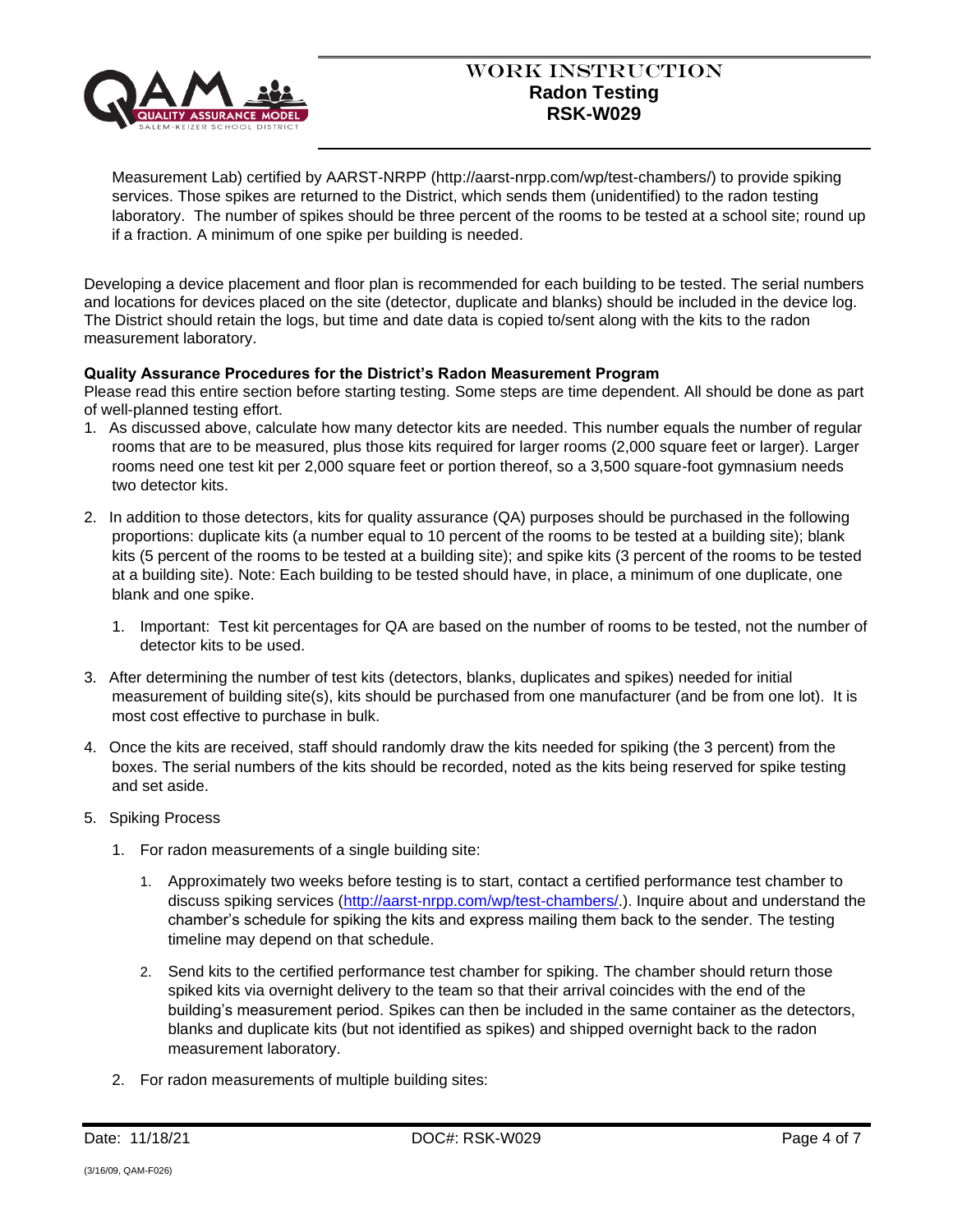

- 1. Approximately a month before testing is to begin, contact a certified performance test chamber [\(http://aarst-nrpp.com/wp/testchambers/\)](http://aarst-nrpp.com/wp/testchambers/) to discuss the chamber's spiking schedule and arrange ongoing spiking services for the duration of the testing project.
- 2. With spiking service arrangements in place, mail the kits designated for spiking (the 3 percent) to the chamber. Now there is a bank of kits at the chamber waiting to be spiked. At the District's request, the chamber will spike the requested number of banked kits with a known amount of radon (spiked), and express mail them to the District along with documentation on that known level.
- 3. The District will know in advance the date that the devices (detectors, blanks and duplicates) deployed at a particular building site are to be picked up. The District should contact the chamber with which it has banked test kits for spiking and request that a specific number of spiked test kits be sent back to the District, so their arrival coincides with the end of that building's measurement period. Spikes can then be included in the same container as the detectors, blanks and duplicate kits (but not identified as spikes) and shipped overnight back to the radon measurement laboratory.
- 6. The District will receive results for all the test kits analyzed in two to four weeks.

### **Follow-up Measurements**

Follow-up testing (in rooms with initial short-term measurement of 4.0 pCi/L or higher) will start within one month after receiving the initial test results. Follow-up testing must be made in the same location in a room. Follow-up testing using short-term methods will be done in the same conditions as the initial measurement.

#### **Reporting Results**

ORS 332.341-345 requires that school districts make all test results available: to the District's School Board; the Oregon Health Authority (to post on its website), and readily available to parents, guardians, students, school employees, school volunteers, administrators and community representatives at the school office, district office or on a website for the school or school district.

## **Radon Mitigation**

The District will take action to reduce the radon level in those rooms where the results are 4.0 pCi/L or more.

- 1. Ventilation for the areas with radon levels above 4.0 pCi/L will be evaluated. If deficiencies are identified in the ventilation, those will be remedied, and the spaces will be retested.
- 2. If the ventilation is functioning as designed, the District will consult with a radon mitigation specialist that has been certified by the National Radon Proficiency Program (NRPP) or the National Radon Safety Board (NRSB). That list is located at:<http://1.usa.gov/1nSvisi>

#### Radon can be controlled through:

- HVAC systems. Adjustments to the heating, ventilation and air conditioning systems serving a room may reduce radon levels to below EPA's action level guideline of 4 pCi/L.
- Seal entry routes. Seals are installed at major entry routes to minimize radon entry.
- Soil depressurization. A suction fan is used to produce a low-pressure field in soil under the building slab. This low-pressure field prevents radon entry by ventilating the gas outside before it is drawn into the building.
- Building pressurization. Indoor/soil pressure relationships are controlled to prevent radon entry. More outdoor air is supplied than exhausted so the building has a slightly positive pressurize compared to both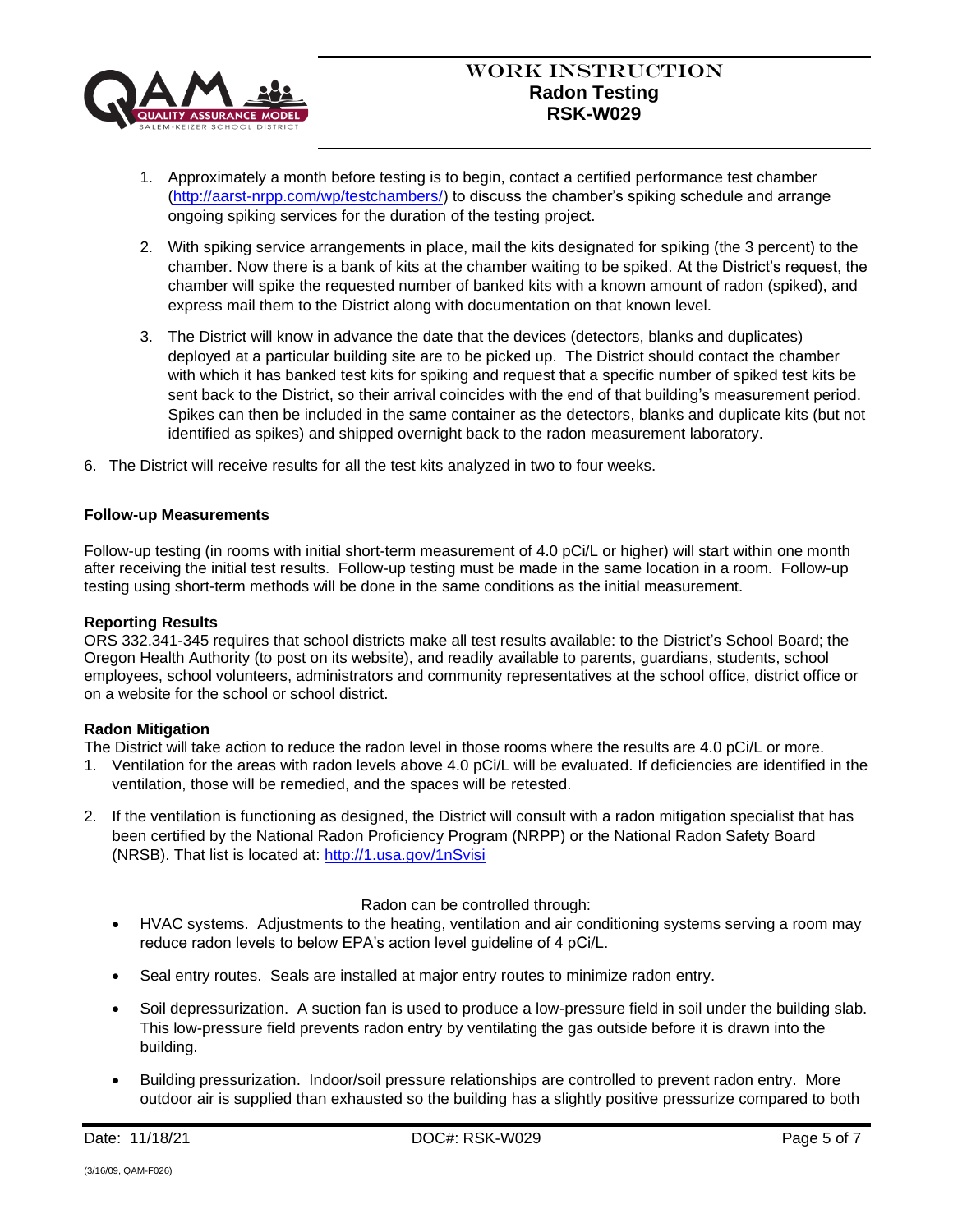

the exterior of the building and the sub-soil area.

• Zone-specific ventilation. A building's crawlspaces, tunnels, conduits, vaults, etc. may be used to design a system that reduces its elevated radon.

## **Retesting**

- 1. Buildings with radon mitigation systems will be tested annually to ensure that the radon mitigation measures are working.
- 2. If major renovations to the structure of a school building or major alterations to a school's HVAC system are planned, the building will tested be before initiating the renovation. If elevated radon is present, radon-resistant techniques can be included as part of the renovation.
- 3. If major renovations to a building or to a building's HVAC system take place, test the building after work is complete.
- **4.** Oregon law requires retesting all school buildings every 10 years. The same testing protocols must be followed as the initial testing

# **GLOSSARY**

**Action Level**: The designated measurements at or above which consumers should take action to reduce radon levels. EPA's Action Level is set at 4.0 picoCuries/Liter (pCi/L).

**Blanks**: Measurements made by analyzing unexposed (closed) detectors that accompanied exposed detectors to the field. School districts use blanks to assess if any change in analysis is caused by anything outside the immediate room conditions being tested. Background levels may be due to leakage of radon into the detector, detector response to gamma radiation or other causes.

**Carcinogen**: A dangerous substance that is directly involved in the contraction of cancer.

**Closed-building condition**: Keep all windows and doors closed except for normal entry and exit. Do not operate fans or other machines that bring in air from outside. Fans that are part of an existing radon-reduction system or small exhaust fans operating for only short periods of time may run during the test. HVAC systems run in normal operation.

**Duplicates**: Duplicate measurements provide a check on the precision of the measurement result and allow the user to make an estimate of the relative precision. Large precision errors may be caused by detector manufacture or improper data transcription or handling by suppliers, laboratories or technicians performing placements. Precision error can be an important component of the overall error. The precision of duplicate measurements are monitored and recorded as quality records.

**PicoCuries per liter (pCi/L)**: A unit of measurement. It specifies the decay in seconds within a volume of one liter of air.

**Radon**: **Radon** is a colorless, odorless, radioactive gas. It forms naturally from the decay (breaking down) of radioactive elements, such as uranium, which are found in different amounts in soil and rock throughout the world. **Radon** gas in the soil and rock can move into the air and into underground water and surface water. It is the second leading cause of lung cancer.